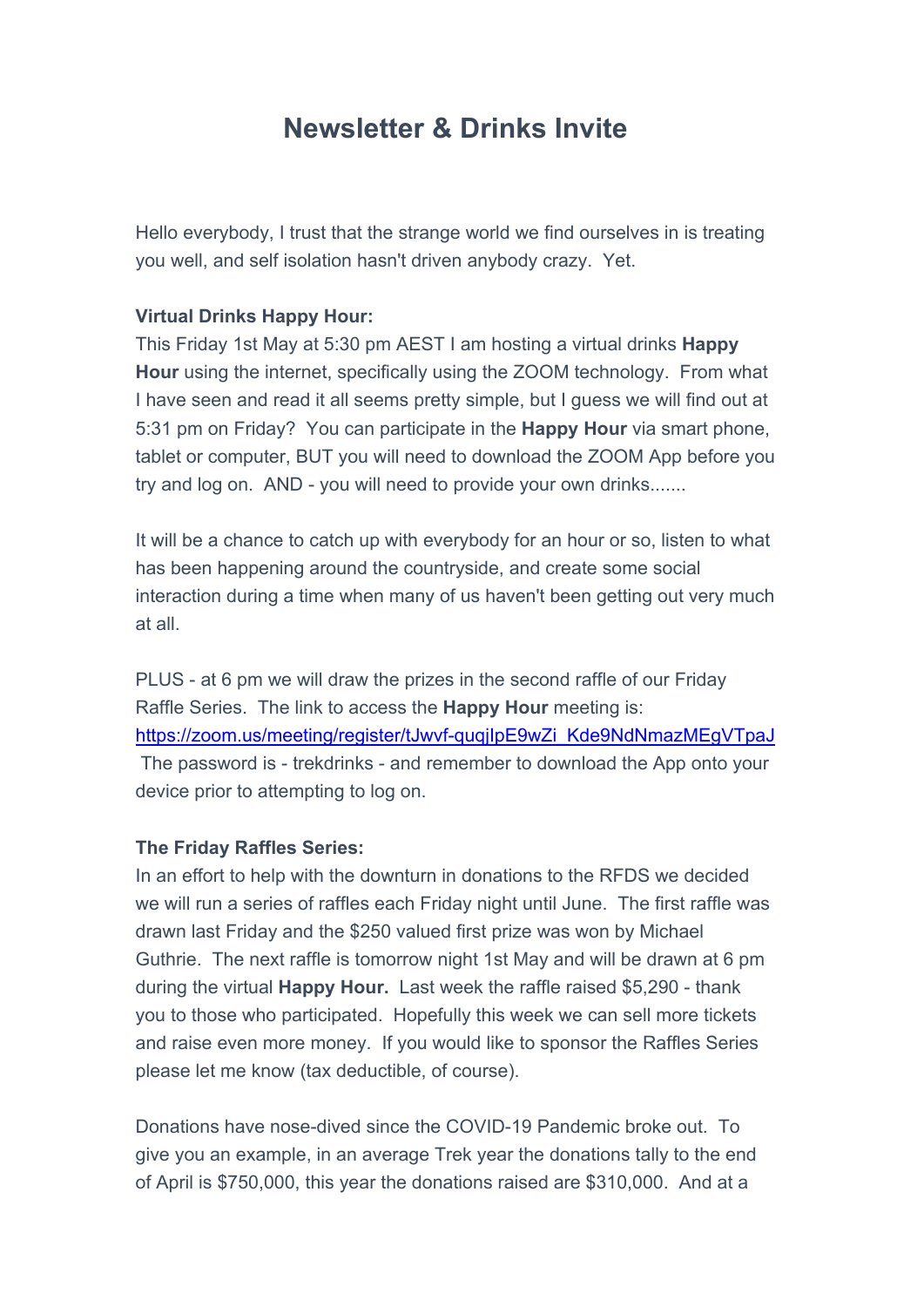time when the COVID crisis has pushed up the operating costs of the RFDS considerably.

Watch each week for the email detailing the weekly raffles, and to purchase your tickets this week go to https://rafflecreator.com/pages/37200/outbackcar-trek-friday-raffle-2-for-the-flying-doctor. Our target is to have 100+ people each week buy tickets, hopefully you are able to help us exceed our goal, and help the RFDS.

## **The 2020 Trek:**

As you will be aware the postponed Trek is to meet in Wagga Wagga on Thursday evening 22nd October, and finish with lunch on Monday 26th October. A four day event rather than the normal seven days. The towns will be Wagga Wagga, Lake Cargelligo, Cobar and Dubbo. A big night is planned at the RFDS Visitor Experience Centre in Dubbo on the Sunday (visitors very welcome) and we will finish on the Monday lunchtime giving Sydney based participants time to be home for dinner, and back to work on the Tuesday morning.

All of this is subject to approval from the relevant government bodies and health authorities and rest assured, if there are any doubts regarding safety whatsoever, the postponed Trek will not go ahead.

# **Would You Like A Seat In A Support This Year?**

Michael Kirby & Derek Collinge in Car X84 are looking for a third person to come along this year - preferably someone who follows rugby and drinks red wine. Contact Mike at  $kirbycrimlaw@tpg.com.au$  to find out what is involved.

### **Do You Want To Sell Your Old Girl?**

I have had quite a bit of enquiry from people looking for Trek cars, so if you are thinking of selling your car, please drop me a line and I will try and match you up.

### **Changes To Car Eligibility:**

We have decided that 2020 is the year that we should make some changes to the car eligibility regulations, and a couple of seasoned Trekkers are working on what cars might be accepted into the event in future years. It's not as simple as it sounds. Part of the challenge is to not lose the heritage